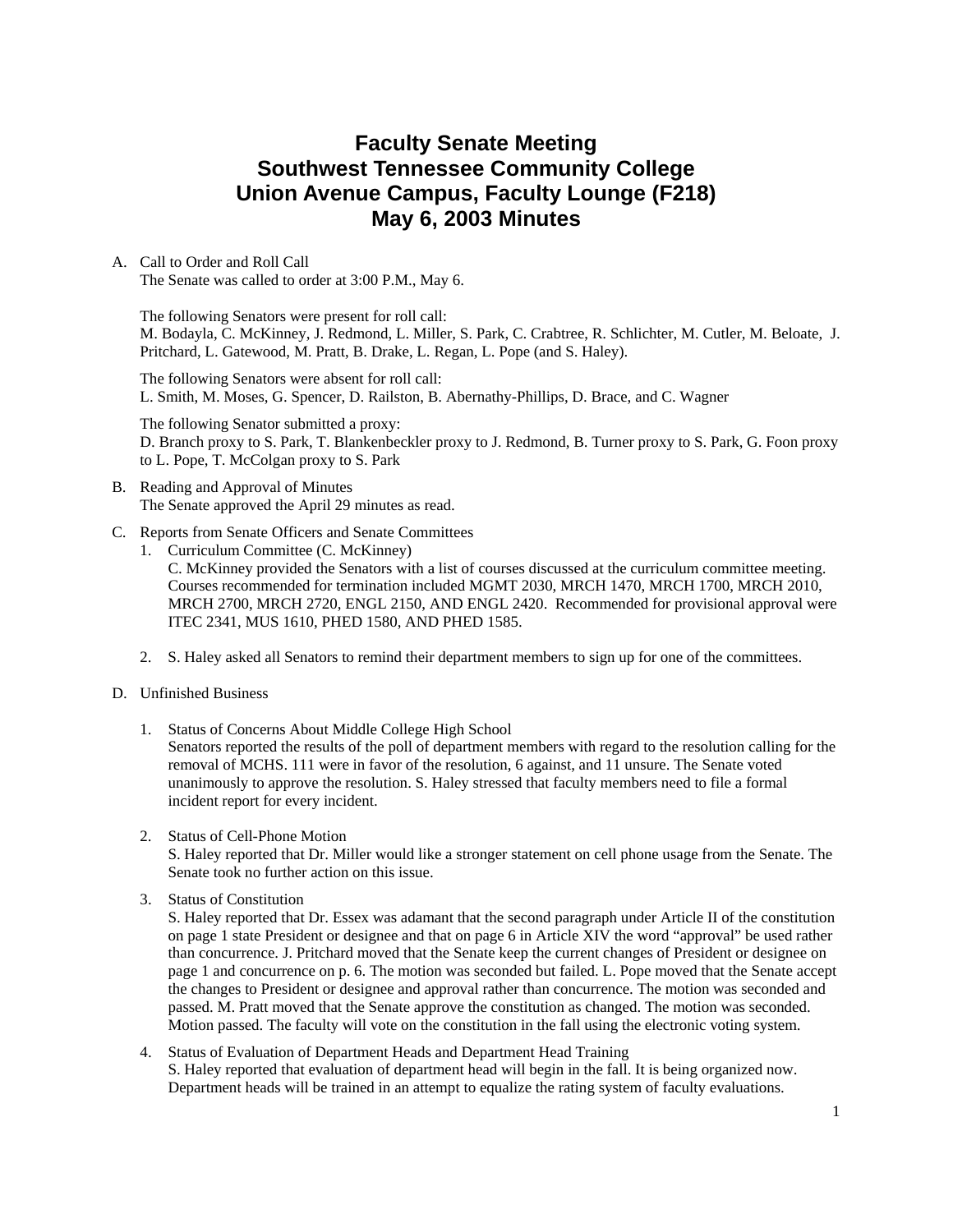5. Status of Engineering Faculty

Haley said that the Provost is going to go to the Engineering faculty with a proposal with regard to tenure track positions.

6. Status of Faculty Evaluation Instrument

M. Pratt stated that in the fall department meetings everyone should take a hard look at the percentages the department has set to see if they need to be changed. Concern was expressed about the limit on points for serving on committees. Senators should email M. Pratt with any other concerns within a few days.

7. Status of 12-Month Contract Study

The subcommittee is in the process of developing a survey of all 12-month contract people to see what effect any type of incentive or inducement would have with regard to retirement or moving to a 9-month contract. The situation is being complicated by the two lawsuits which have been filed with regard to this issue.

- E. New Business
	- 1. Admissions and Records

Teresa Jones and a group from the Admissions and Records office attended the Senate meeting to discuss strategies for improving services. She stated that they are having a particular problem with students who continue to attend classes after they have been purged and expect to earn a grade for the class. Students should not be allowed to attend class after they have been purged and should have a form from the Admissions and Records office to show they have been reinstated.

The issue of delays in analyzing transcripts was discussed. Ms. Jones stated that they are trying for a 48 hour window, but this is not always possible.

F. Adjournment

The Senate moved to adjourn at 4:50 P.M. The next Senate meeting will probably be the first week in September although no date was set at this time. The Senate will not meet over the summer unless it becomes necessary.

## Southwest Senators and Senate Committees

### **2003-2004 Senate**

| President: Steve Haley                                                                        | shaley   |                                                                                             | 5635 |      |
|-----------------------------------------------------------------------------------------------|----------|---------------------------------------------------------------------------------------------|------|------|
| <b>Division Senators:</b>                                                                     |          |                                                                                             |      |      |
| Division Senators of Liberal Studies and Education - Five Seats.<br>Science/Criminal Justice) |          | (Developmental Studies, Education, Fine Arts/Language and Literature, Social and Behavioral |      | Roll |
| Mary Ann Bodayla (2yrs)                                                                       | mbodayla | Social Behav. Sci./Crim. Just.                                                              | 5197 |      |

| moodayia  | SOCIAI DEIIAV. SCI./UIIIII. JUST. | .1171 |
|-----------|-----------------------------------|-------|
| dbranch   | Fine Arts/Lang. and Lit.          | 4483  |
| lismith   | Social Behav. Sci./Crim. Just.    | 4125  |
| cmckinney | Social Behav. Sci./Crim. Just.    | 4574  |
| mmoses    | Developmental Studies             | 4434  |
|           |                                   |       |

## **Division Senators of Business, Career Studies and Technology - Five Seats.**

(Accountacy/Office Adm./Career Studies, Business Adm. and Paralegal Studies, Information Tech/Graphic Arts, Engineering Tech., Industrial and Environ. Tech.)

| Jerry Redmond (2yrs) | iredmond  | Information Tech., Graph. Arts. | 4410 |
|----------------------|-----------|---------------------------------|------|
| Gary Spencer (2yrs)  | gspencer  | Engineering Tech.               | 4404 |
| Dale Railston (2yrs) | drailston | Indus & Environ Technologies    | 4152 |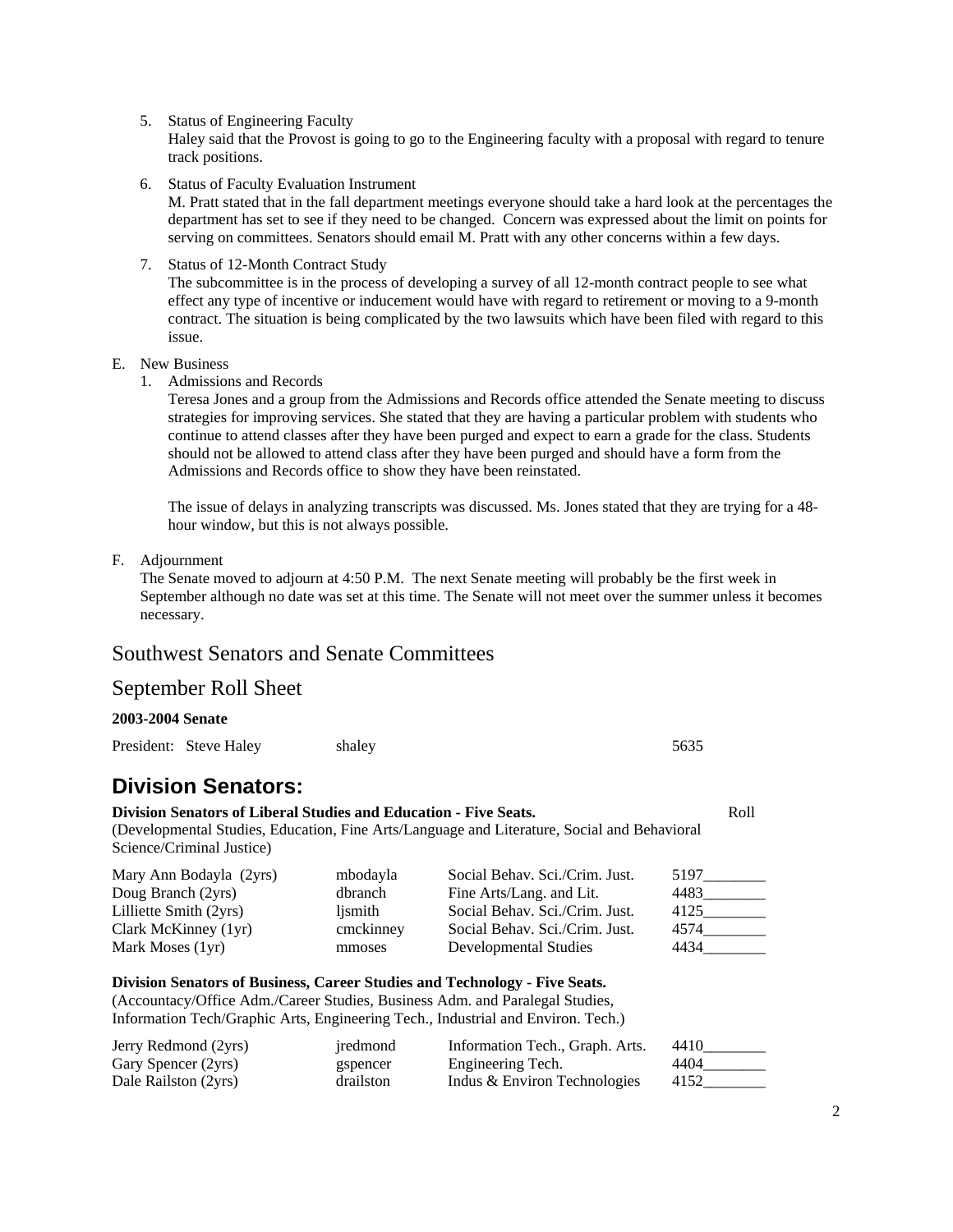| Bettie Abernathy-Phillips (1yr) | baphillips   | Business Adm. & Paralegal Stu  | 4691 |
|---------------------------------|--------------|--------------------------------|------|
| Todd Blankenbeckler (1yr)       | tblankenbeck | Information Tech., Graph. Arts | 4677 |

### **Division Senators of Math, Natural Sciences, & Health Sciences - Four Seats.**

(Nursing, Mathematics, Natural Sciences, Allied Health)

| Bill Turner (2yr)  | wturner        | <b>Mathematics</b> | 6023 |
|--------------------|----------------|--------------------|------|
| David Brace (2yr)  | dhrace         | Allied Health      | 5405 |
| Gerald Foon (1yr)  | gfoon          | Allied Health      | 5412 |
| Lynda Miller (1yr) | <i>lmiller</i> | Natural Sciences   | 4447 |

## **Department Senators:**

**Division: Business, Career Studies & Tech. Departments:** 

**a. Accountancy, Office Admin. & Career Studies** 

- **b. Administration & Paralegal Studies**
- **c. Info. Tech. & Graphic Arts Tech.**
- **d. Engineering Technologies**
- **e. Indus & Environ Technologies**

| Sheridan Park (2yr)   | spark       | Accountancy/ Office Adm.        | 4682 |
|-----------------------|-------------|---------------------------------|------|
| Cristy Crabtree (2yr) | ccrabtree   | Business Adm. and Paralegal St. | 4668 |
| Roger Schlichter(1r)  | rschlichter | Information Tech./Graphic Arts  | 4144 |
| Max Cutler $(2yr)$    | mcutler     | Engineering Tech.               | 4166 |
| Carl Wagner $(2yr)$   | cwagner     | Industrial and Environ. Tech.   | 4160 |

#### **Division: Liberal Studies & Education Departments:**   $\overline{a}$ . Developmental  $\overline{b}$

|  |  | a. Developmental Studies |  |
|--|--|--------------------------|--|
|--|--|--------------------------|--|

- **b. Fine Arts, Languages, and Literature** 
	- **c. Education**

#### **d. Social & Behavioral Science/ Criminal Justice**

| Mickey Beloate (1yr)     | mbeloate   | Developmental Studies                  | 6015 |
|--------------------------|------------|----------------------------------------|------|
| John Pritchard (1yr)     | ipritchard | Fine Arts/Language and Literature 5645 |      |
| Lafayette Gatewood (1yr) | lgatewood  | Education.                             | 5147 |
| Mary Pratt (1yr)         | mpratt     | Social Behav. Sci./Crim. Just          | 6056 |

#### **Division: Math, Natural Sciences & Health Sciences Departments:**   $M_0$ thematics *M*

| a. Mathematics             |           |                         |      |
|----------------------------|-----------|-------------------------|------|
| <b>b.</b> Natural Sciences |           |                         |      |
| c. Nursing                 |           |                         |      |
| d. Allied Health           |           |                         |      |
| Tamara McColgan (2yr)      | tmccolgan | <b>Mathematics</b>      | 5530 |
| Bob Drake(2yr)             | bdrake    | <b>Natural Sciences</b> | 4501 |
| Loretta Regan (2yr)        | lregan    | <b>Nursing</b>          | 5447 |
| Linda Pope (1yr)           | lpope     | Allied Health           | 5056 |
|                            |           |                         |      |

• Senators are exempt from serving on other standing committees.